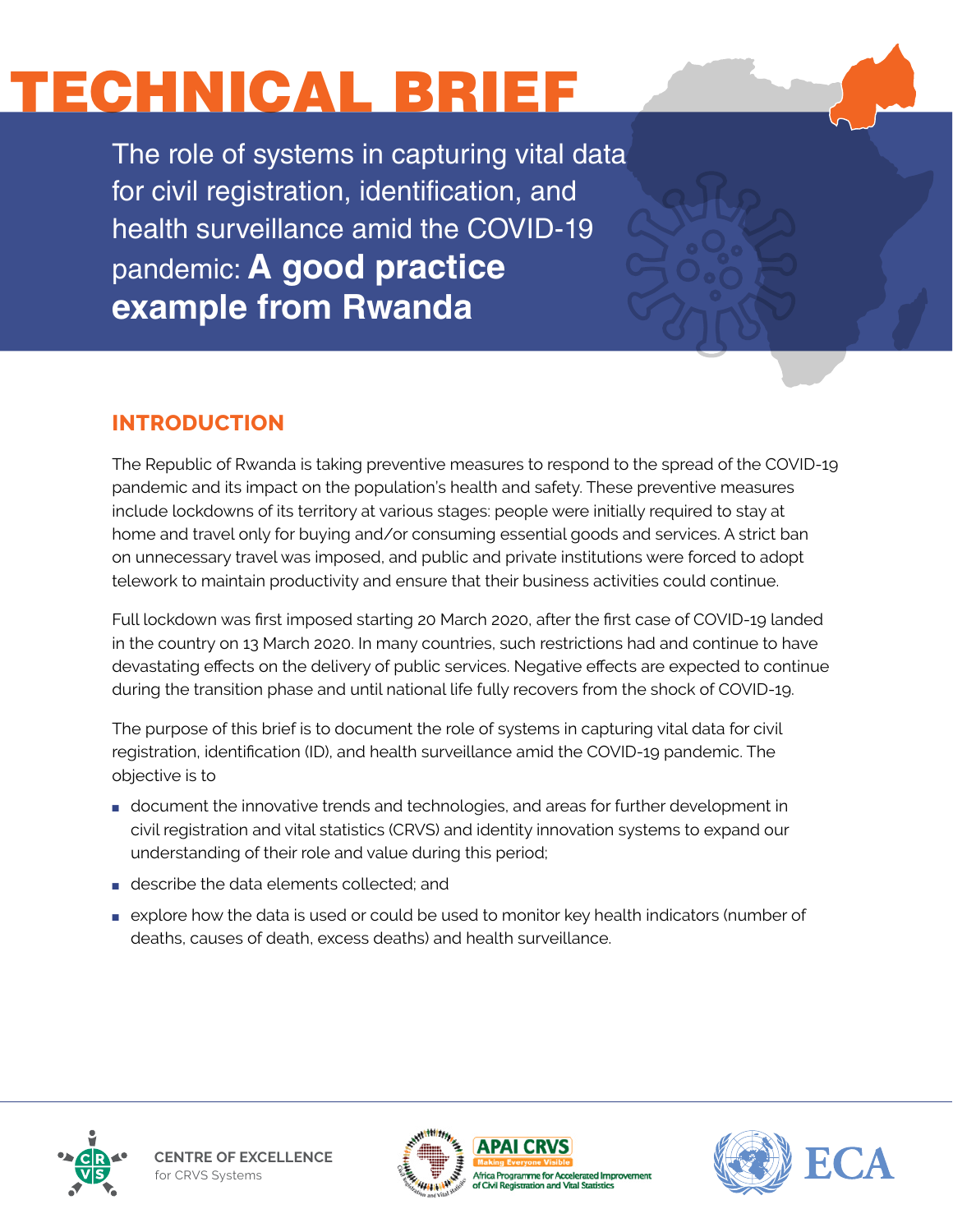## **INNOVATIONS IN TECHNOLOGY, PRACTICES, PROCESSES, AND SYSTEMS IN RWANDA**

Rwanda's identity ecosystem supports the country's aspirations for digital transformation. As part of the Digital Rwanda vision, government services and economic transactions are delivered electronically. This approach is more convenient for the population and is more efficient and transparent, even during disasters such as the pandemic.

The country has several identity assets, which are harmonized (or are being harmonized). As a whole, they

- allow universal identification of the population so they can assert their rights at all stages of their lives; and
- help government agencies, such as social protection, to improve the delivery of services and benefits during health crises.

These identity management innovations are described in detail in this paper.

#### **[Rwanda's online platform:](https://irembo.gov.rw/rolportal/web/rol) Irembo**

Through a public-private partnership, the government was able to build and operate an e-government platform, Irembo, through which all government services are delivered. The aim is to transform public service delivery, improve access to information, and promote transparency. Through Irembo, citizens have access to integrated government services via the internet and mobile devices.

Today, Irembo hosts over 100 e-services from various government agencies, with more than 90,000 users per month.<sup>1</sup> The services are available online, on USSD,2 and through a network of support agents. As the population's awareness of Irembo increases, the platform has set out to harness the existing ecosystem (such as telecoms, infrastructure, human resources, and payment gateways) by increasing the number of payment channels, access points, field agents, and overall user rates. The service is designed to improve the citizen's way of life by making government services easier, faster, and less costly to access. Irembo plans to

- increase the number of e-services citizens can access:
- increase its nationwide access points to get even closer to each citizen in the country; and
- re-engineer government services to complement the paperless and cashless economy that Rwanda is striving to achieve.

<sup>1</sup> Irembo website. **[irembo.gov.rw/home/citizen/all\\_services](https://irembo.gov.rw/home/citizen/all_services)**

<sup>2</sup> Unstructured Supplementary Service Data (USSD) uses codes available on a mobile phone.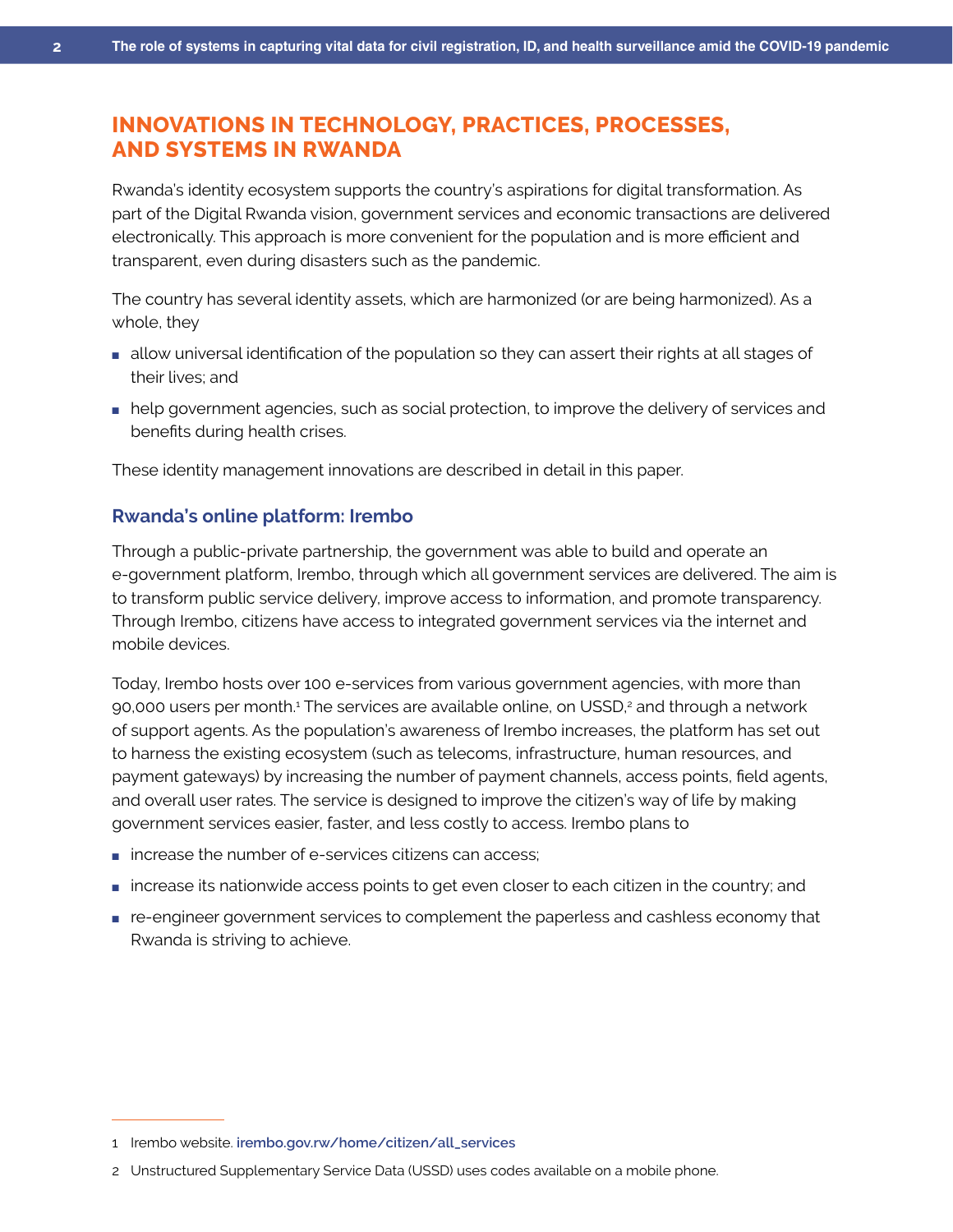It is estimated that 11 million people have been served, many public and private institutions are on board, and more than 200,000 electronic certificates have been delivered.<sup>3</sup> The system has reduced the amount of time people must wait to get services. A rough estimate by Irembo indicates that over the past five years, having a centralized platform helped people save more than 24 million hours of going to offices to apply for and pick up certificates and going to banks to pay for services.

Irembo has made it possible to keep government services available and uninterrupted, even during months of partial or total lockdown and traffic restrictions. Services were provided online during a time when population movements were stopped or very limited. CRVS and identification-related services, such as death registration, were provided online without any physical contact or human interaction during the peaks of the COVID-19 pandemic.

In essence, Irembo is an interface between the public and services that takes advantage of identity information in the National Population Register (NPR). Each time an e-government service is requested, identity information in the NPR is accessed to verify that the identity of the person requesting the service is genuine and — based on the identity characteristics (including date of birth) — that person qualifies for the requested service.

The current procedures for updating the NPR have made it possible to expand the database and update the essential information it contains. Today, we estimate that it contains about 11,446,349 pieces of information on citizens, or 93 percent of the resident population of about 12,374,397.4 The database continues to grow at a high rate, so that it is possible to track the annual birth rate at this stage. Registration in the NPR is mandatory for Rwandans and foreigners, including refugees, of all ages; this includes children, who by law must be registered by their parents or guardians.

#### **The National Centralized and Integrated CRVS System**

A new system, called the National Centralized and Integrated CRVS (NCI-CRVS) System, was launched on 10 August 2020 as part of the Africa CRVS Day celebrations; it is interoperable with the NPR using a unique identification number assigned at birth. This interoperability ensures that each time a new vital event in a person's life is registered in the CRVS system, that information is used to update the person's identity characteristics in the NPR. This positions NCI-CRVS as a central system for safeguarding the accuracy of identity information in the NPR.

This NCI-CRVS is already being used in major hospitals in a pilot phase. It is to be extended to all health facilities across the country for live births and deaths occurring there and at some of the lowest administrative points of contact (cells) with the population for events occurring at home.

<sup>3</sup> Irembo website. **[irembo.gov.rw/home/citizen/all\\_services](http://irembo.gov.rw/home/citizen/all_services)**

<sup>4</sup> National Institute of Statistics of Rwanda. 2014. 2012 National Population and Housing Census. **[statistics.gov.rw/publication/rphc4-atlas](https://www.statistics.gov.rw/publication/rphc4-atlas)**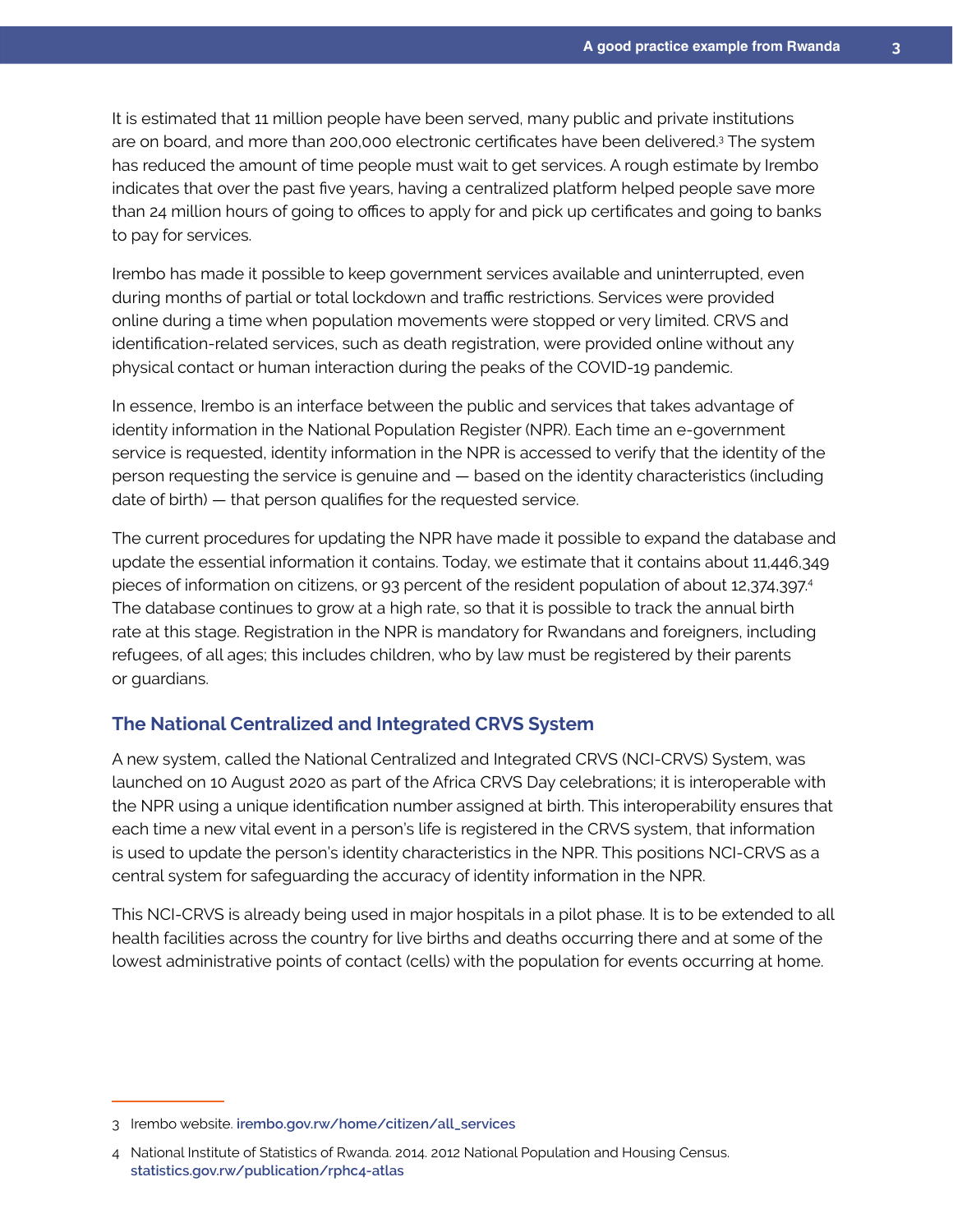The new system allows notification by nurses and declaration by the person accompanying the mother, or by the mother herself. Registration is done at the health facility: the informant provides his or her telephone number so that once registration is done, a text message (SMS) is sent to the informant's mobile phone with the national registration number. The informant can then request the digital birth certificate through Irembo.

Once the applicant has obtained the certificate, it is stored in the system. It can be viewed as many times as needed or printed. Some certificates, such as marriage certificates, last for only three months in the system; the applicant can reapply electronically, if needed. Keeping the digital certificate in the system has been helpful for citizens, as they no longer have to request it every time they need it, but can download it or print it themselves.

Currently, only births and deaths can be registered as described above in the NCI-CRVS. Other modules are being developed to enable electronic notification and registration of marriages, divorces, and marriage annulments, which will be integrated into the Ministry of Justice's electronic records management system. After the court proceedings, notifications will be sent to the civil registration agency to complete the process and issue the respective certificates. The four remaining events (adoptions, legitimation, recognition, and guardianship) will be developed by the end of 2021.

There is a link to the National Institute of Statistics to extract vital statistics to produce the reports. The data is also transmitted to the social registry system to provide services, particularly for newborns, who require health insurance immediately after birth. Rwanda hopes to digitize all nine vital events by 2021 to have a comprehensive CRVS system that records all vital events: from notification to registration and certification. The system will also allow for the production and storage of digital certificates and, over time, the development of family trees.

The NPR will be automatically updated as information is entered into the NCI-CRVS database. All users, such as functional registries, will also have access to the NPR for delivering services to citizens and residents with full respect for the protection of personal data and privacy. It is anticipated that over the next few years, all government agencies and services will be fully supported by this new system. It is also expected that the traditional census will be lightened by a system output that will count living populations geographically across the country.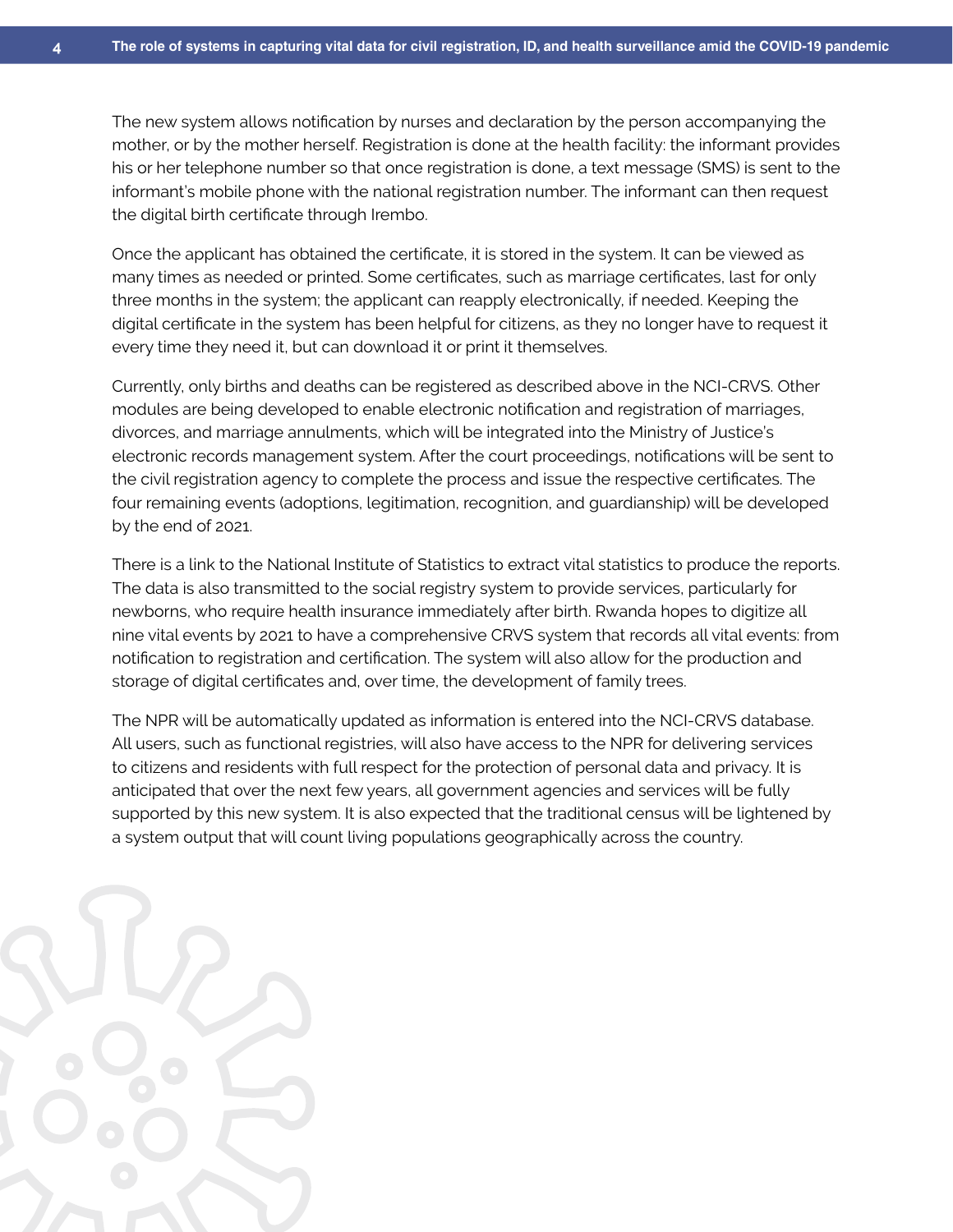

#### **The national identity database and the national identity number**

In addition to the NPR, which covers the entire population, another database covers only those 16 years of age and older and contains biometric data. These individuals must visit an enrolment centre within six months of their 16th birthday to complete their biometric enrolment (including two fingerprints and a photograph) and apply for a national ID card.

Currently, 99 percent of eligible citizens have ID with biometrics (photographs and fingerprints) in the National Identity Database, which corresponds to around 56 percent of the total resident population. The identity card is considered personal property. It must be requested in person at the registry office where the person has been registered in the NPR or, for special circumstances, at the head office of the identification agency in Kigali.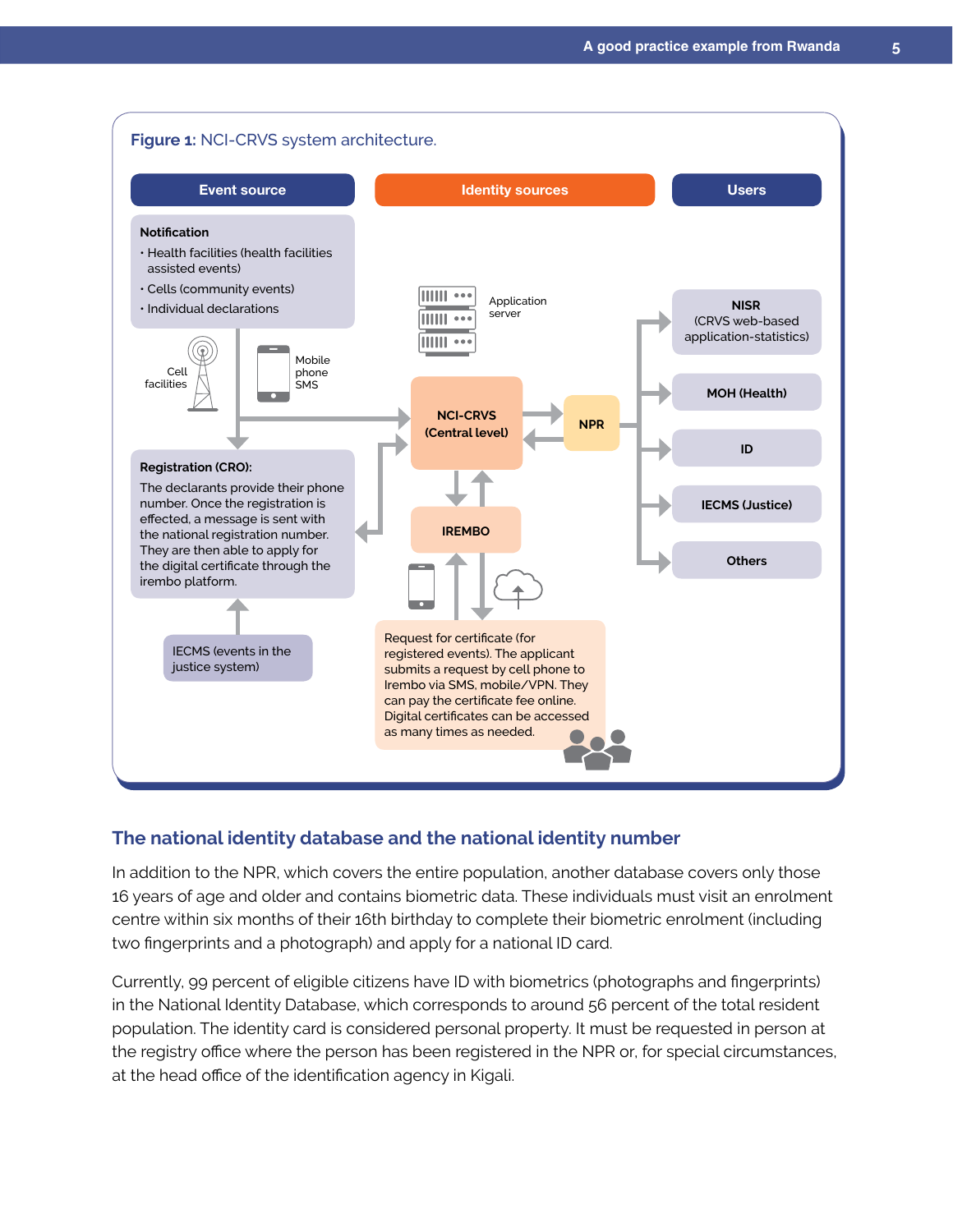#### **National Institute of Statistics of Rwanda's CRVS web-based application**

The CRVS web-based system allowed the civil registry to capture and store events that occurred in health facilities during the period of total or partial closure due to COVID-19. Some community deaths were also reported in the system in the 20 percent of villages where the government is piloting the implementation of the World Health Organization verbal autopsy tool. It remains to be seen whether the data on causes of death reported in the system have been useful for health surveillance: the Ministry of Health and its partners have had to make enormous efforts to ensure that the quality of the causes of death reported in the system is improved before the information is used for decision-making.



The application was developed in 2015 by the National Institute of Statistics of Rwanda in collaboration with the Ministry of Local Government, the Ministry of Health, and the National Identification Agency.

- This system facilitates the collection, storage, and production of data on civil status events (birth, death, marriage, divorce, adoption, recognition, and guardianship), including causes of death, through the registration sites of the 416 sector offices and online notifications in all health facilities (birth and death) and courts (divorces and other civil status matters settled in a judicial setting).
- The developers added capabilities for both human resources and the IT infrastructure required for sector offices, health facilities, and courts.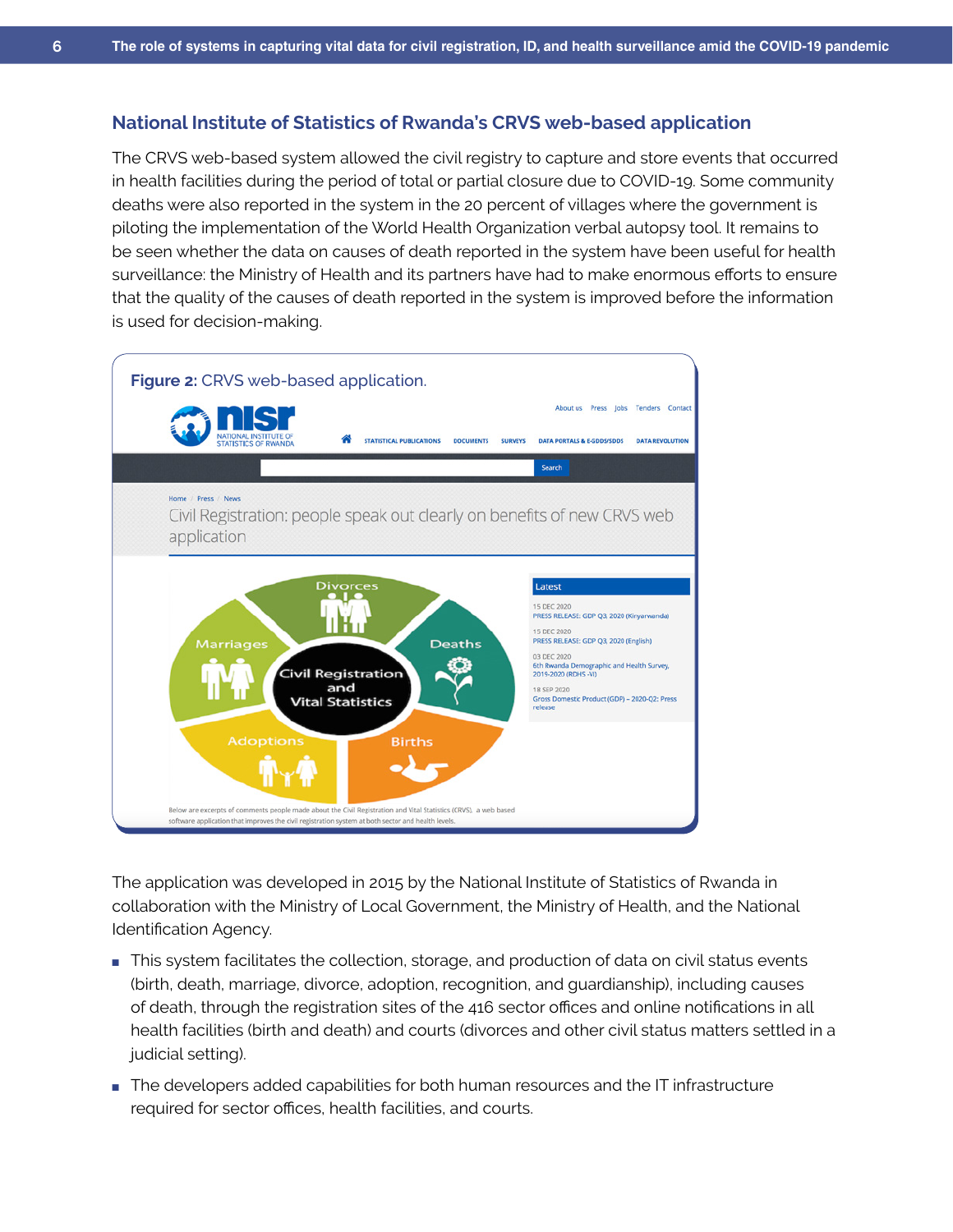- The software was developed at a reasonable and affordable cost.
- The development of the web-based application was in line with the National Strategy for the Development of Statistics,<sup>5</sup> where one of the strategic objectives is to strengthen the civil registration system as a source of vital statistics.

This clearly shows that this system was designed primarily for statistical purposes to ensure complete coverage of vital statistics, but its role in the registration process should not be underestimated. It allows for the capture of individual cases with characteristics similar to those that an electronic vital register should capture, such as

- names of individuals;
- telephone numbers;
- age, date, and place of vital events;
- causes of death; and
- other demographic information.

The CRVS web-based application thus plays the role of electronic notification of vital events and has played a major role during the COVID-19 crisis. Civil registration offices are aware of all events that have taken place in key institutions such as health facilities. Once lockdowns and limited movements are lifted, offices must contact these institutions for official registration.

The web application has several advantages: for example, health facilities are connected to the sectors' registration offices through web interfaces. This means that all births and deaths at these entities are captured and automatically transferred to the respective sectors' registration office for confirmation and official registration.

A large number of deaths occur outside health facilities, which means they are not notified in a timely way and are not recorded in the CRVS system. This generally leads to under-reporting of deaths and causes of death. As a solution to this issue, a new platform known as Home-Based Care Practitioners has been piloted at the cell administration level to boost the reporting of community deaths and probable causes of death using verbal autopsy techniques that are internationally recognized. The Home-Based Care Practitioners program was initiated to do follow-up for palliative care patients who have chronic diseases, including end-of-life care and bereavement support to families. This approach could in turn

- reduce hospital costs;
- make beds available for other patients;
- do follow-up for stable patients with non-communicable diseases at home;
- screen for non-communicable diseases; and
- conduct verbal autopsies using standardized Smart VA<sup>6</sup> questionnaires.

<sup>5</sup> National Institute of Statistics of Rwanda. 2008. National Strategy for the Development of Statistics 2009–2014. **[statistics.gov.rw/publication/first-national-strategy-development-statistics-2009-2014](https://www.statistics.gov.rw/publication/first-national-strategy-development-statistics-2009-2014)**

<sup>6</sup> Smart VA is an application for conducting verbal autopsies.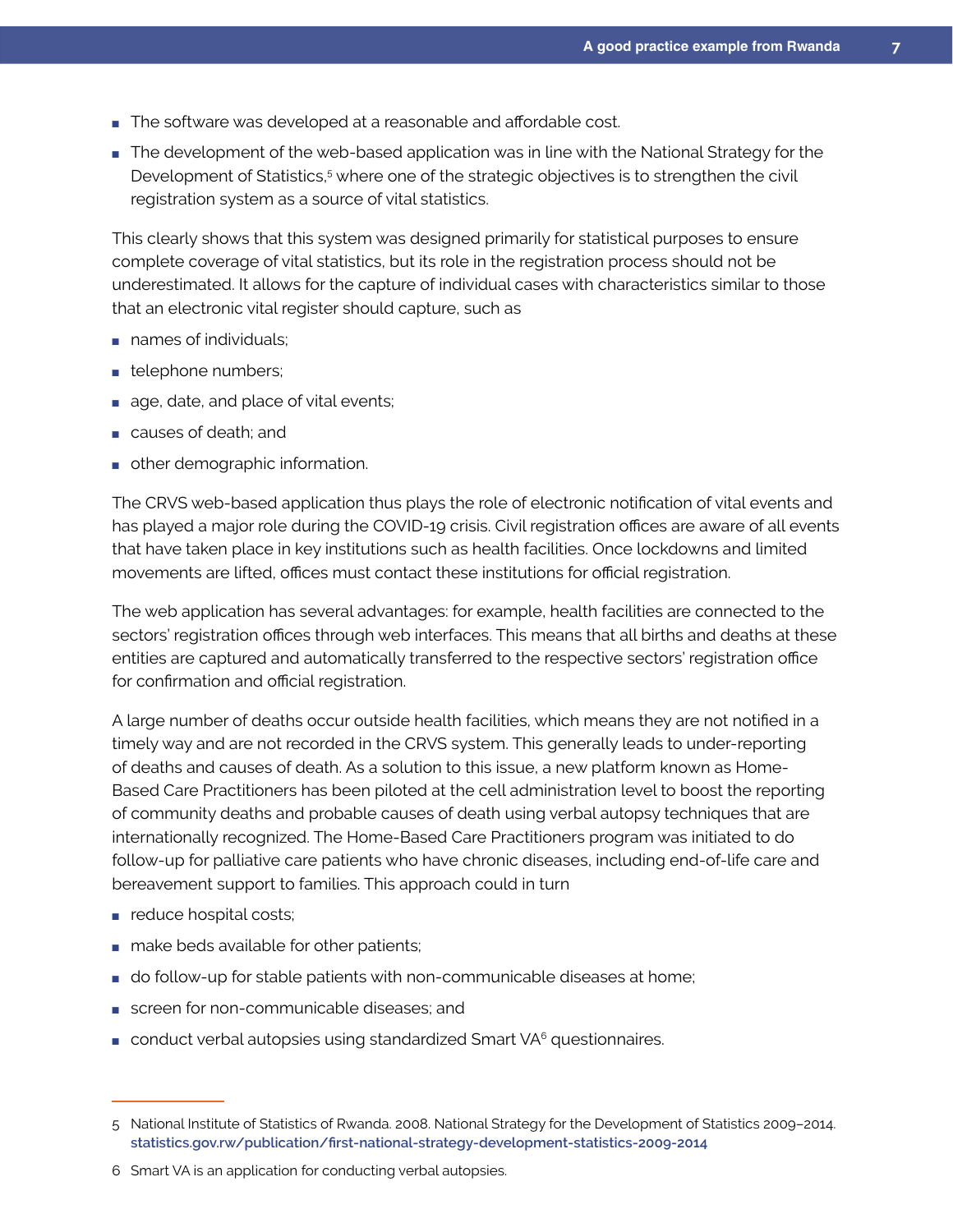The home-based care staff were differentiated from voluntary community health workers by their educational background and responsibilities. These staff were trained to notify community deaths in a CRVS web-based system and conduct verbal autopsies to determine a probable cause of death for deaths occurring in the community. The CRVS web-based application is linked with the Inter-VA questionnaire installed on their Android tablets. The program was piloted in 20 percent of administrative cells across all provinces of Rwanda and has been successful.

The recently launched NCI-CRVS communicates closely with this CRVS web application to avoid duplication and overlap of resources and to ensure quality assurance and quality control. Information exchange mechanisms are clearly defined. The interaction between the two systems will allow possible unauthorized practices such as multiple registrations concerning individual civil status to be detected.

Before the NCI-CRVS was developed, a preliminary analysis of the CRVS web application was done to check whether it met the requirements for being a national electronic system for capturing, managing, and storing civil status assets. The assessment revealed that a new, more robust system is needed. The development of the new system was based on lessons learned from implementing the previous system. The old system will be maintained for statistical purposes. Protocols for interoperability and links between the systems are in place to ensure a smooth exchange of information and data between the systems, while respecting the protection of personal data and privacy. The *Data Protection and Privacy Act* has been enacted to regulate the production, access, and use of data in a responsible manner.

### **HOW VITAL EVENTS WERE REPORTED DURING THE COVID-19 LOCKDOWN**

Civil registration and identification services are provided by local administrative entities, from the lowest to the highest level: villages, cells, sectors, and districts.

- The villages are responsible for providing any form of proofs to the registrar for official registration.
- The cells are responsible for providing written notification of the occurrence of a vital event.
- The sector executive secretary carries out official registration at the sector level.
- The district mayor, who is the highest decentralized local authority, is also a *de jure* registrar. He or she provides civil registration services when the lower levels are not able to do so due to various possible circumstances.

Due to COVID-19 restrictions, the registration of some civil status events, such as marriage, was put on hold or done by appointment. Registration of key events was done through online platforms. Notification services for events occurring in health facilities was done virtually; any delays in registering vital events requiring face-to-face contact would be done later. When the lockdown was relaxed, more birth and death registrations were recorded; other events, such as weddings, continued to be suspended for a few months.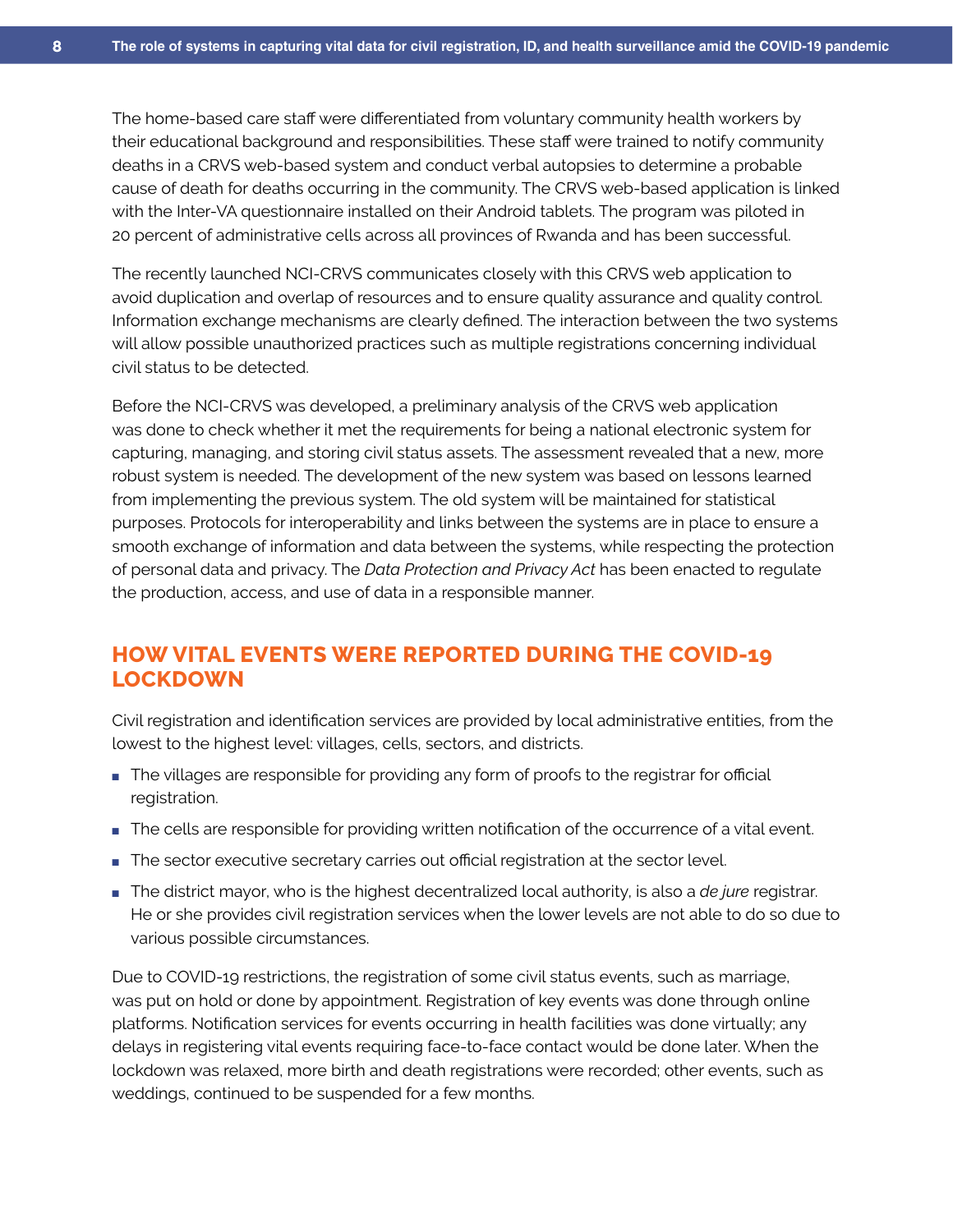The registration of some events was done online, without any human contact; certificates were produced and issued in the same way. Applications for the registration of births and deaths and the certification of all vital events were submitted to the local registrar to be processed online using the following steps:

- **1. Citizens sign up on the Irembo platform** using the national ID and the phone number registered to the ID (or, if they are already registered, they simply sign in to Irembo). The request can also be made by USSD.
- **2. The user asks to register a life event.** In the case of a death, for example, the request is submitted to the registrar of the area where the deceased was living. The user must attach the appropriate documents:
	- Medical certificate of death (if the death occurred in hospital);
	- Approved cell report (if the death occurred at home);
	- Copy of the passport (if the deceased is a foreigner); and
	- Court decision (if the death was not registered within 30 days).

There is no charge for this registration.

- **3. The applicant pays the fee if there is a charge for the service.** After completing the application, the applicant uses the billing number received by phone, SMS, or email to pay online with a credit card or chooses another option (mobile money with some telecom companies, or pay at the bank).
- **4. Once payment is made, the applicant receives another SMS and/or email to confirm the payment.** If they do not receive an SMS and/or email within 30 minutes, they are to call 9099 for assistance.
- **5. The local registrar reviews the application once it is received.** Applicants then receive an SMS informing them that their application has been approved or rejected. If approved, the certificates are ready to be printed. If applicants do not receive a text message within three business days, they are to contact or visit their local registry office.

Citizens who do not have the technical means to follow the above instructions must normally go to the agents (found in all villages) for assistance. However, this was not encouraged during the total lockdown to prevent transmission of COVID-19.

The payment for these services has mostly been via mobile money payments. The total number of active mobile phone subscriptions in Rwanda grew from nearly 9.7 million at the end of May 2020 to almost 9.9 million at the end of June 2020 — an increase of 2 percent.<sup>7</sup> As a result, the number of mobile subscriptions per 100 inhabitants increased by 1.6 percentage points, from 76.3 percent to 77.9 percent.8

<sup>7</sup> Active mobile cellular telephone subscriptions are the number of SIM cards that have generated revenue to the operator within the last 90 days.

<sup>8</sup> Mobile cellular telephone subscriptions per 100 inhabitants: mobile (SIM cards) penetration rate.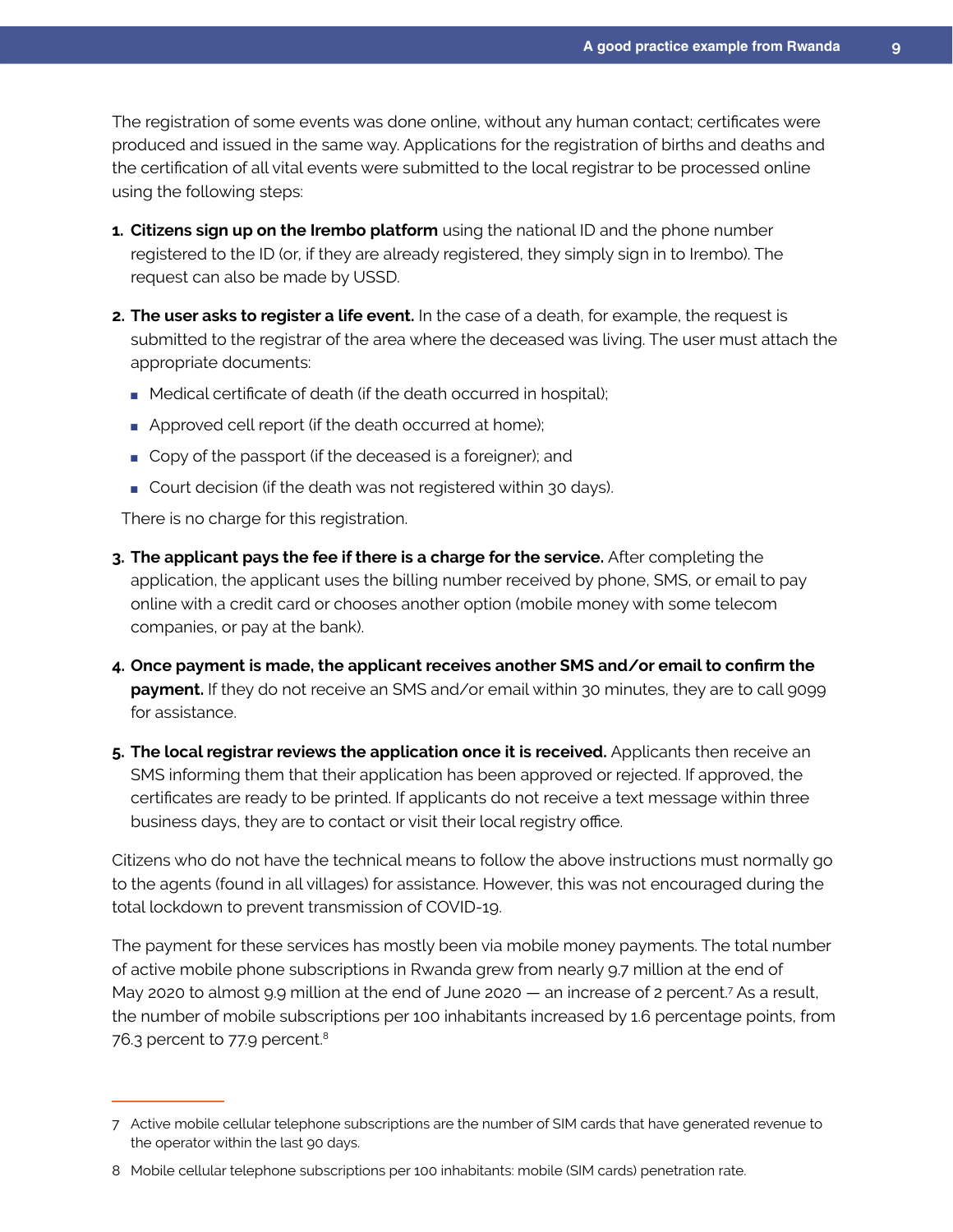#### **Testimony of a local registrar on the Irembo platform**

"The use of the IremboGov site has really helped us in the Gitega sector, Nyarugenge district. Before we started using IremboGov, we had a lot of manual work because of the many documents and papers we physically signed. Citizens were asking for different services and we had to use lists to register those who were asking for services. The documents would then pile up.

With the introduction of the IremboGov site, citizens no longer line up at public offices to request services and wait for leaders to sign their documents. Today, when a citizen requests a service with all the requirements, we approve the document and send it to them instantly.

Even during the COVID-19 lockdown, we provided documents to citizens. The numbers were not high, but we still provided the documents from home. We checked the site daily to ensure that no citizen was denied service. We provided services even though the numbers were low. For example, we received requests to replace the national ID card, a child's birth certificate, a marriage certificate, and we were able to continue to provide these services during the period of confinement."<sup>9</sup>

*— Umutesi Jacqueline, civil registrar and notary* Mobile money, which facilitates safe and efficient money transfer and payment services, has proven to be an invaluable tool for fostering resilience. To shield the most vulnerable user segments, the Government of Rwanda, through the National Central Bank and all mobile money providers (MTN Rwanda and Airtel Rwanda) and their regulators, has responded with rafts of measures aimed at achieving two broad outcomes:

- Limiting the spread of the COVID-19 virus by encouraging digital payments; and
- Easing the cost-of-living burden on citizens who use digital payments.

#### Measures taken include:

- All fees have been waived on person-to-person transactions.
- Registration requirements for new customers were relaxed and self-registration was allowed. The rationale for this intervention was to reduce contact between mobile money users and agents and to encourage more people to use digital financial services rather than cash, including the unbanked.
- Fees for bank-to-wallet and wallet-to-bank transactions have been waived. This measure was geared to stimulating electronic float top-ups in place of face-to-face cashin transactions at agent outlets, which carry the risk of transmitting the virus.
- The country is supporting mobile money agents, whom it has identified as designated essential service providers. This ensures continued access to cash-in/cash-out facilities.
- Transaction and balance limits have been increased. To facilitate trade and the purchasing of essential items, including medicine, mobile money providers have obtained regulatory approval to increase transaction and wallet balance limits. This gives small businesses incentives to accept mobile money payments while relying less on cash payments.

<sup>9</sup> IremboGov Twitter account. 29 September 2020. **[twitter.com/i/](https://twitter.com/i/status/1310905639263141888) [status/1310905639263141888](https://twitter.com/i/status/1310905639263141888)**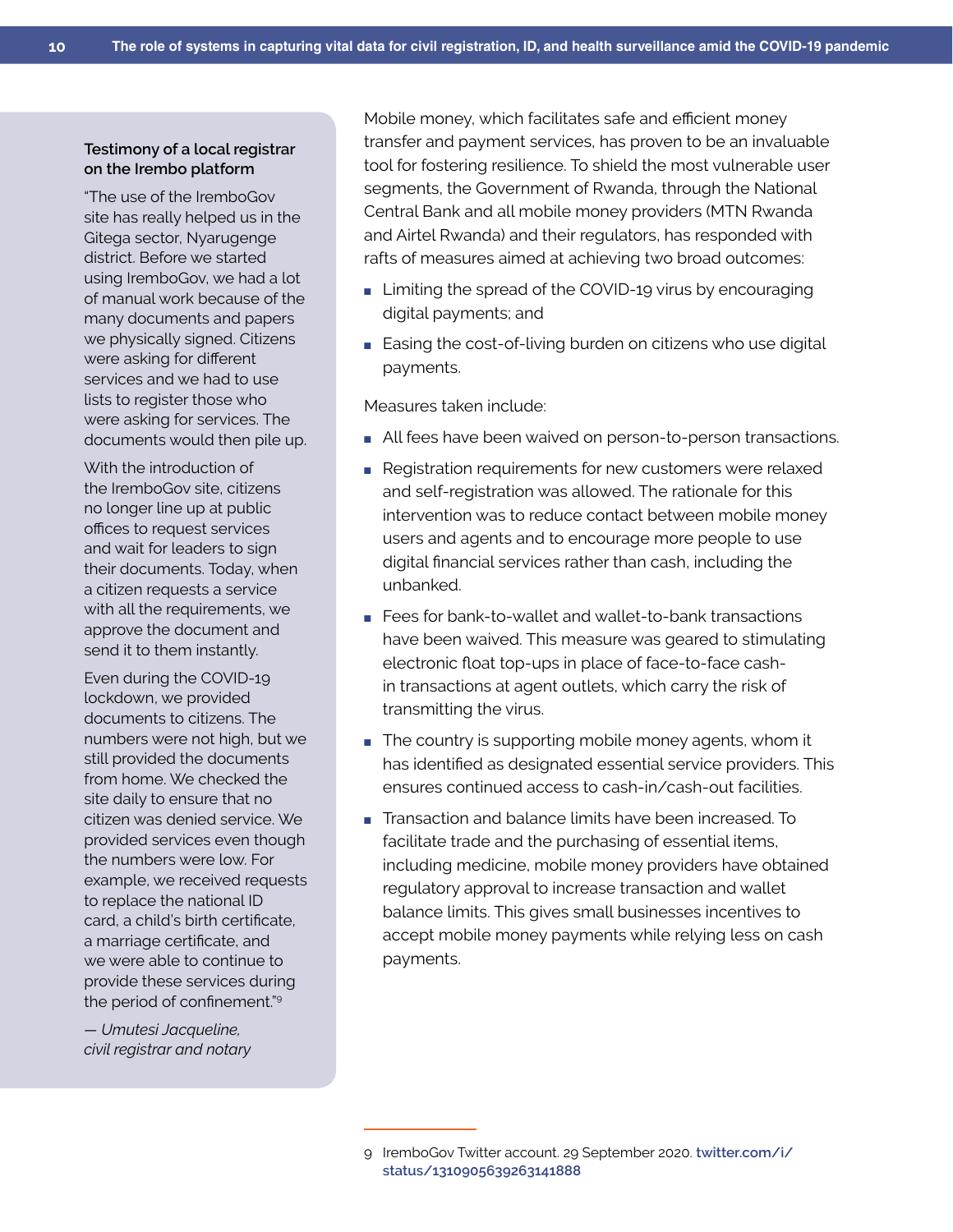## **CIVIL REGISTRATION DATA BEFORE AND DURING GOVERNMENT MEASURES TO PREVENT THE SPREAD OF COVID-19**

To understand the extent to which civil registration services continued during the COVID-19 pandemic, it is useful to compare the number of vital events recorded eight months before the first confirmed case of COVID-19 and those recorded during periods of lockdown and restricted movement. This will help measure how innovative approaches have ensured that essential services are not suspended, while maintaining World Health Organization and Ministry of Health guidelines. We have used examples of live births and deaths as top-priority events to be recorded simply to indicate business continuity and not to underestimate the importance of recording other vital events if a health crisis occurs.

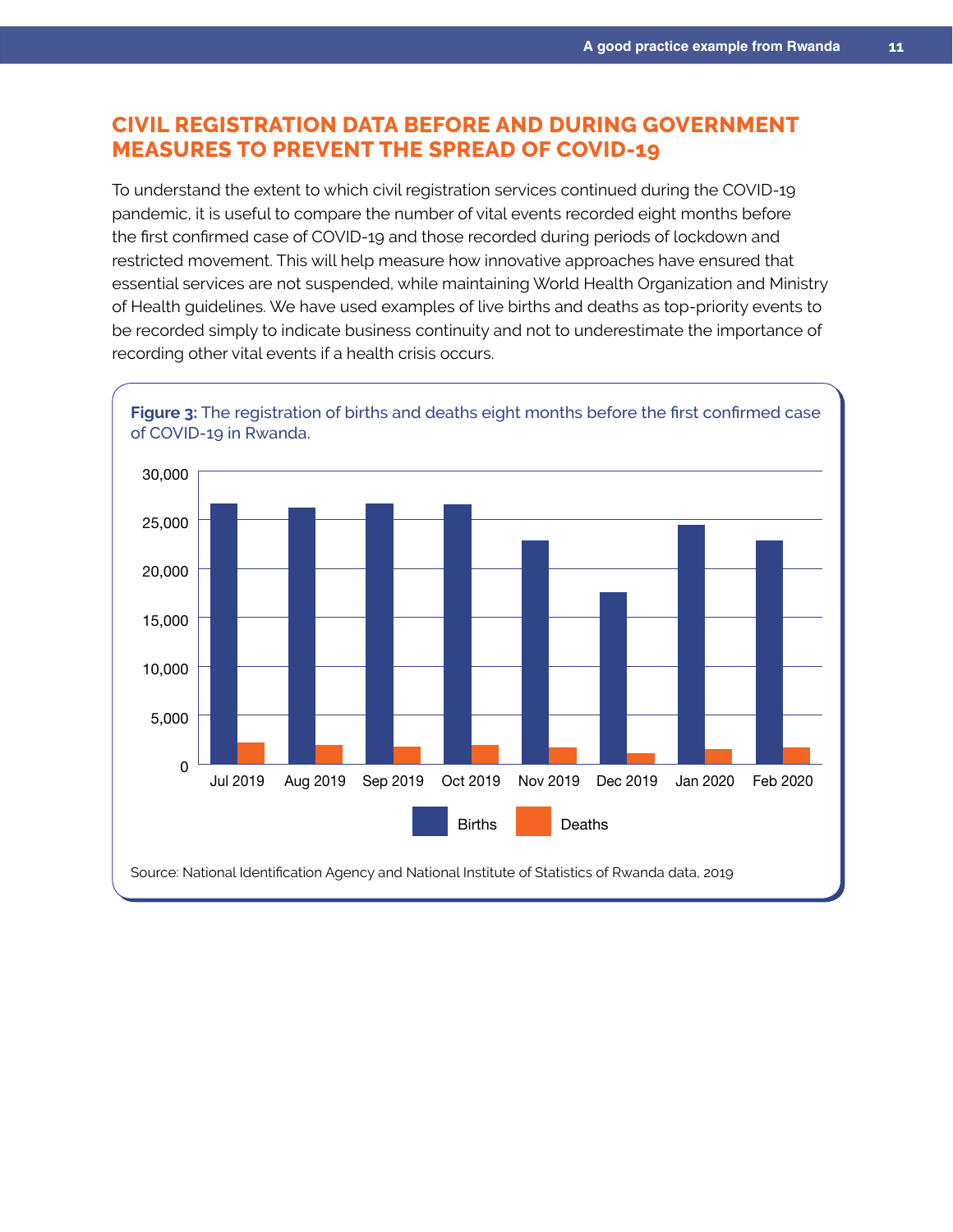

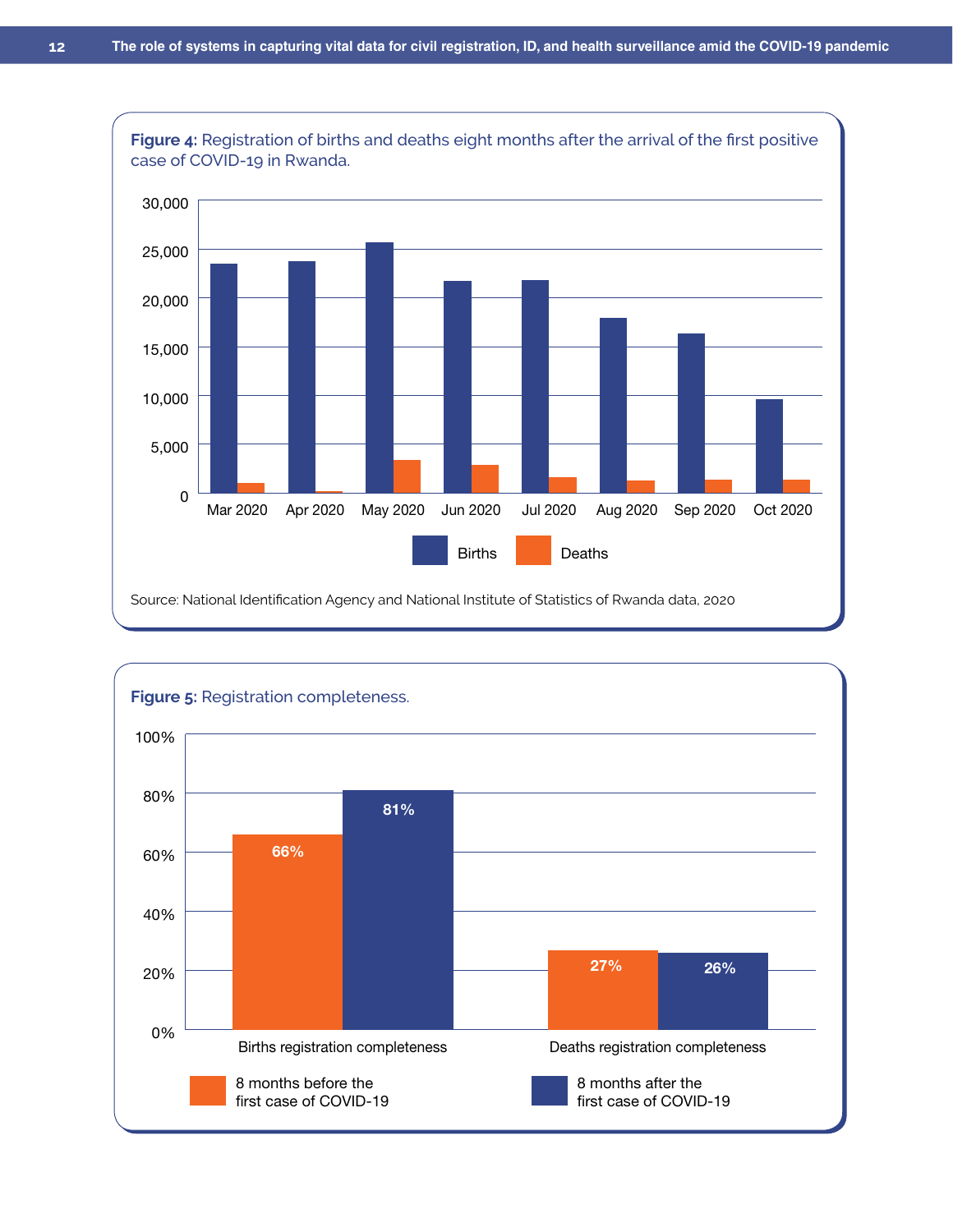The calculated completeness rate of birth and death registration indicates that there is not much difference in the level of completeness before and after the first case of COVID-19 landed in Rwanda. A slight difference is likely due to the fact that we have assumed a normal distribution of births over the entire 12 months of the year, and we have taken into account only a few months of the year for which data are available. Civil registration activities have continued thanks to Rwanda's identity ecosystem: it is in a very good general state of development and is able to sustain activities during the pandemic by providing online services that avoid human contact.

#### **Elements captured for death registration**

The matrix below provides the information on death registration captured by the Rwandan CRVS system. The data elements are captured on the death registration form, as required by the Government of Rwanda's Ministerial Order No 001/07.01.

| <b>Characteristics of the</b>                                                                                                               | Geographic                                                                                                                                    | <b>Characteristics of the</b>                                                                                                                                                   |
|---------------------------------------------------------------------------------------------------------------------------------------------|-----------------------------------------------------------------------------------------------------------------------------------------------|---------------------------------------------------------------------------------------------------------------------------------------------------------------------------------|
| death (event)                                                                                                                               | characteristics                                                                                                                               | decedent                                                                                                                                                                        |
| Date of death (occurrence)<br>Date of registration<br>Registration number<br>Cause of death                                                 | • Place of death<br>• Type of place of death<br>(home or hospital)<br>• Place of registration                                                 | $\bullet$ Name<br>• Personal identification<br>number (ID)<br>• Date of birth<br>$\bullet$ Sex<br>• Citizenship/nationality<br>• Usual occupation<br>• Place of usual residence |
| <b>Characteristics of the</b>                                                                                                               | <b>Characteristics of the</b>                                                                                                                 | <b>Characteristics of the</b>                                                                                                                                                   |
| father                                                                                                                                      | mother                                                                                                                                        | declarant (informant)                                                                                                                                                           |
| Name of the father<br>$\bullet$ Age<br>• Place of residence<br>• Usual occupation<br>• Citizenship/nationality<br>• Personal identification | • Name of the mother<br>$\bullet$ Age<br>• Place of residence<br>• Usual occupation<br>• Citizenship/nationality<br>• Personal identification | Name of the declarant<br>$\bullet$<br>• Personal identification<br>number (ID)                                                                                                  |

#### **Table 1:** Information collected for death registration.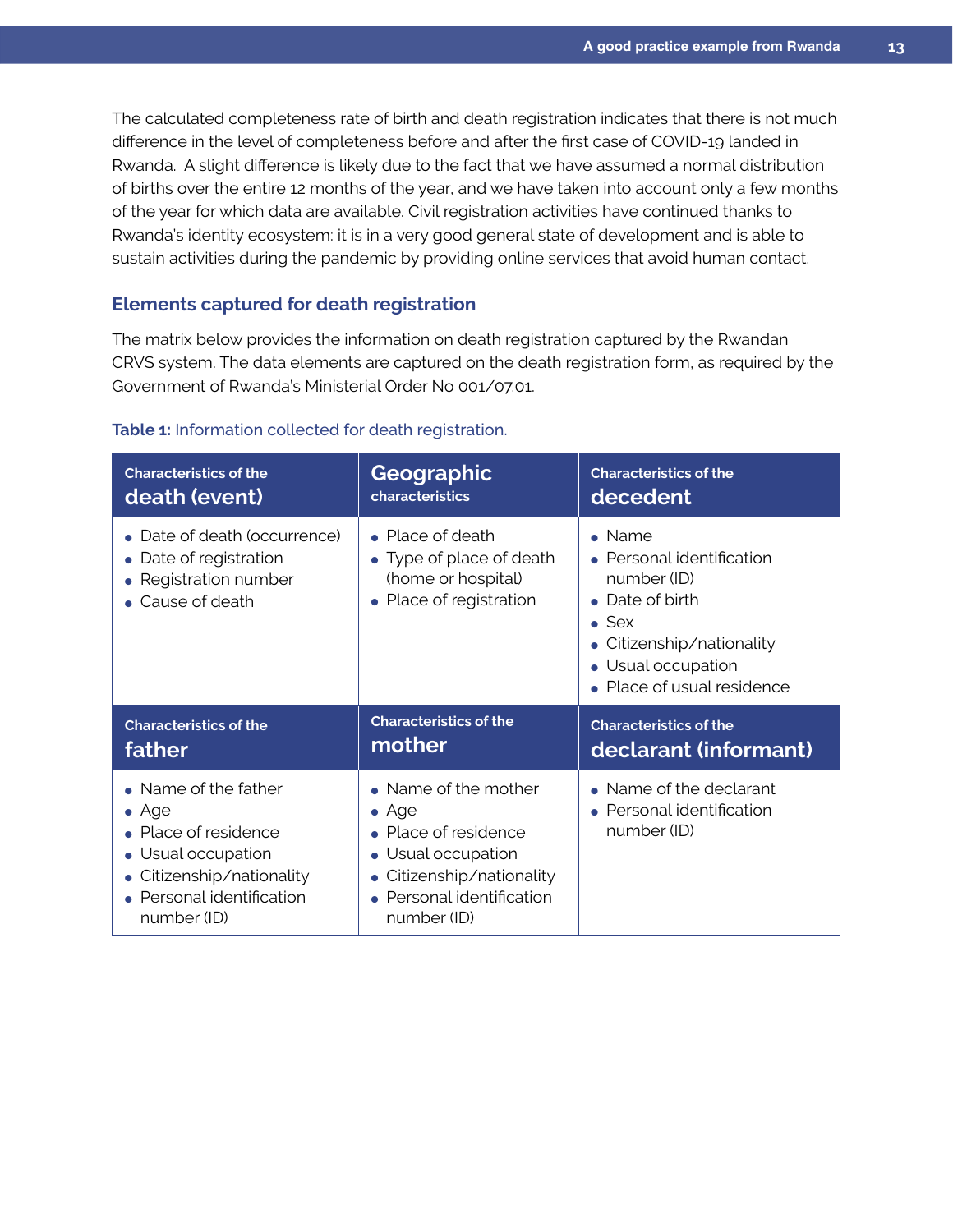## **KEY LESSONS AND RECOMMENDATIONS FROM THE RWANDA CRVS AND IDENTITY SYSTEM**

#### **1. Establish resilient systems**

Measures need to be put in place for resilient systems. Civil registration and identification systems in Rwanda are all online and were not interrupted during the pandemic. All governments should strive to replace, to the extent possible, face-to-face service delivery with digital service delivery where there is a demonstrated advantage.

#### **2. Create a link between paper-based civil registration and an electronic National Population Register (and consequently, the national identity card)**

In Rwanda, the NPR covers over 93 percent of the population. More than 6.5 million people (over 90 percent of adults aged 16 and over) in Rwanda carry a robust national identity card; an adult unique identifying number (national identity number) is in place. Although the civil register itself remains on paper ledgers distributed throughout the country, the National Identification Agency collects this information and integrates it electronically into the NPR on an ongoing basis; this overcomes the challenges and limitations of the paper register. While the link is not automatic at this stage, as it involves several manual steps, this stop-gap measure is effective in linking paper-based registration to computerized systems, until an electronic civil registration emerges. This administrative procedure could serve as a model for integration between paper-based civil registration processes and electronic national population registers, which may be worth exploring in other African contexts.

In general, links between a civil registration system and an NPR are highly desirable: this ensures that identity information is provided in a robust and consistent way from cradle to grave. This task is much more difficult if the registers, or at least one of them, are on paper, which is often the case in the African context. This leads to a lost opportunity, where authorities wait for the civil registration system to be modernized before they attempt to link it to the NPR. The Rwandan model is a good temporary solution while the country tries to do full digitization of notification, registration, certification, and information sharing.

#### **3. Establish online services as an integral part of the process**

The government has put in place a scalable identity verification service, which it makes available to the various parties that go through the required information security certification. Online identity services are the ultimate facility for uninterrupted services during a health crisis such as COVID-19. They are also a fraud-combating tool in any identity ecosystem. If the Rwandan ID card is falsified, the falsification would be detected during the online identity verification, since no unauthorized alteration can be made to the database. These services are also essential for facilitating the electronic integration of different registers. For example, the electoral register is linked to the NPR via the online identity verification services; these can be used to verify the true identity of a potential voter seeking to enrol in the voter roll.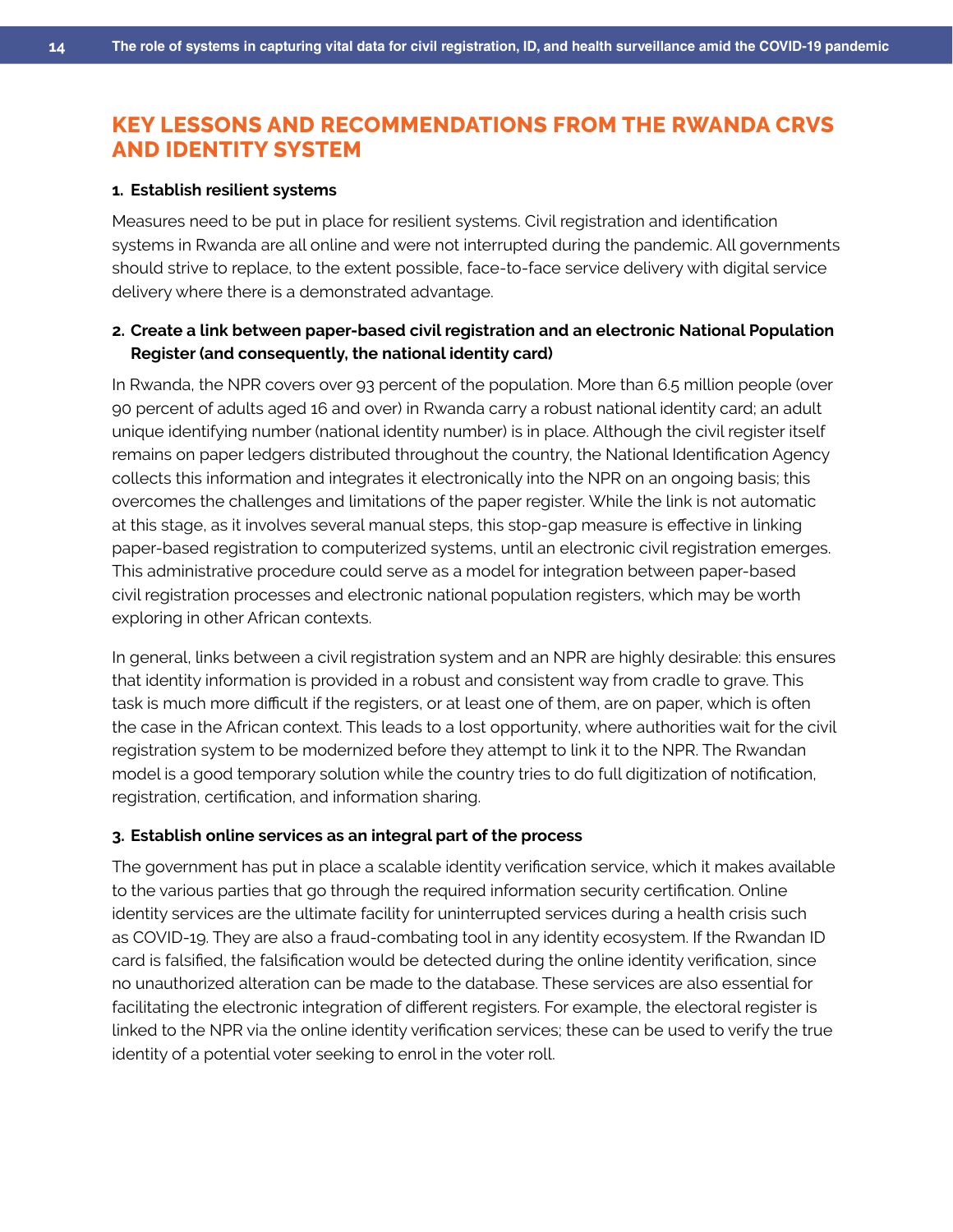#### **4. Operate at a break-even level**

Rwanda has attained self-sufficiency in this area: it does not burden people with high fees, nor does it require government funds to operate. For several years now, the system has operated at a break-even level, where its entire budget is covered by fees from the services it offers. The country is able to do this while maintaining a subsidized identity card by using its infrastructure to offer other types of IDs at a higher price to those who need and can afford them (such as driver's licences, foreigner IDs, and travel documents).

#### **5. Create a legislative framework and necessary limits and safeguards**

Although Rwanda is performing well in this area of online service delivery, the data protection framework needs to be sensitized and become an integral part of the identity ecosystem. This will allow individuals, the state, local governments, and any legal entity to regulate the collection, processing (automated or manual), transmission, storage, and use of personal data. All conditions and guarantees under which various government agencies can access the data, and the conditions limiting the transfer of data to third parties, must be reinforced.

#### **6. Ensure effective coordination among stakeholders**

The development of a good system without hindrance is the result of effective and efficient institutional, technical, and policy coordination from the highest to the lowest level of the administrative structure. Coordination is essential to ensure that all stakeholders speak the same language: this makes it possible to develop and improve multi-stakeholder systems such as civil registration and identification. A clear scope of work and separation of responsibilities among stakeholders is needed.

For example, Rwanda has established a high-level coordinating CRVS committee, made up of five Ministers from the

- Ministry of Local Administration;
- Ministry of Gender and Family Promotion;
- Ministry of Justice;
- Ministry of Health; and
- Ministry of ICT and Innovation.

The next level of coordination is the Steering Committee. It is composed of the permanent secretaries of the above five ministries and the directors general of these six agencies:

- National Identification Agency;
- Law Reform Commission:
- Emigration and Immigration;
- National Commission for Children:
- National Institute of Statistics; and
- Rwanda Biomedical Centre/Ministry of Health.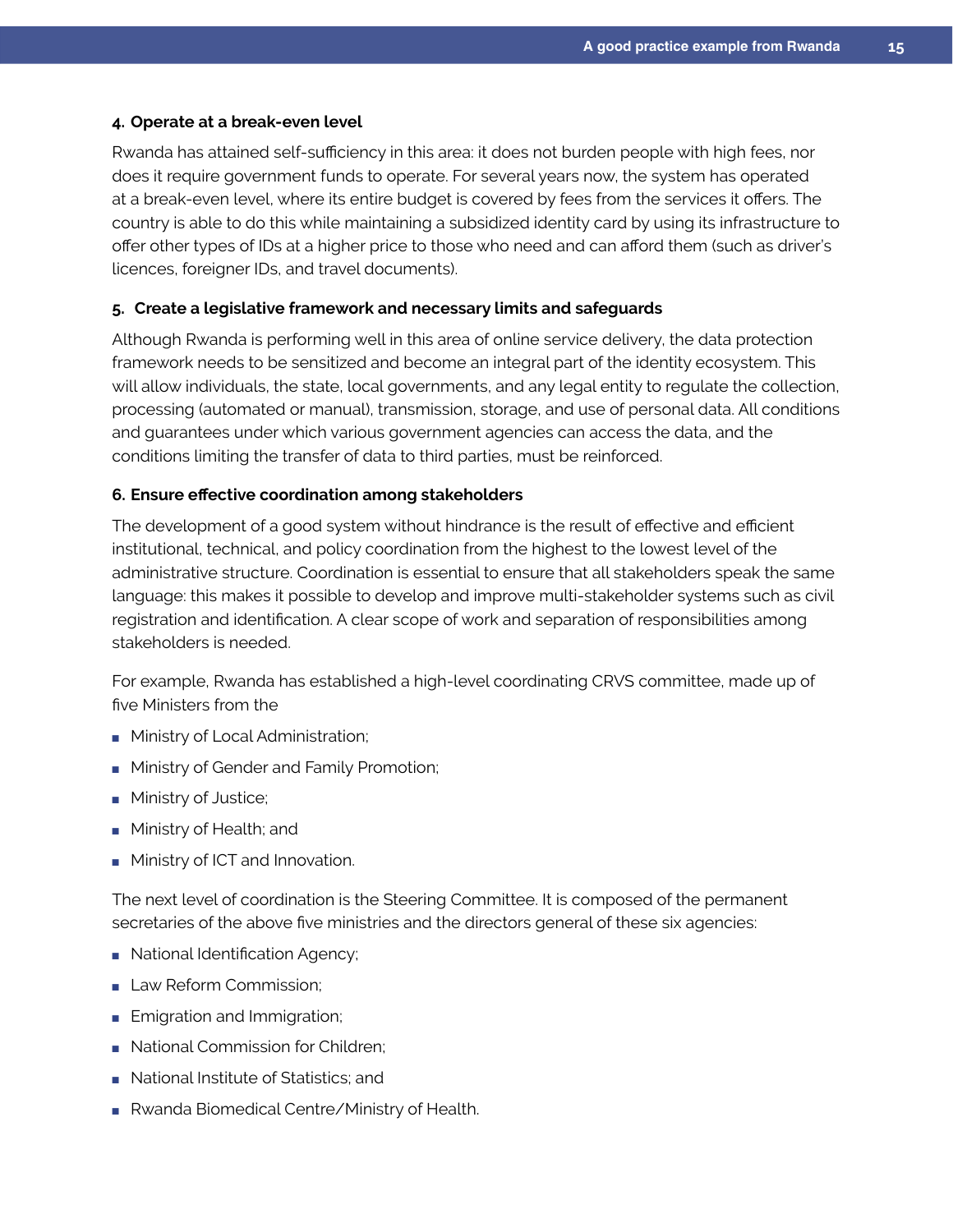The National Technical Working Group is composed of technical staff from the above ministries and agencies.

At the sub-national (district) level, a technical team from the CRVS works closely together.